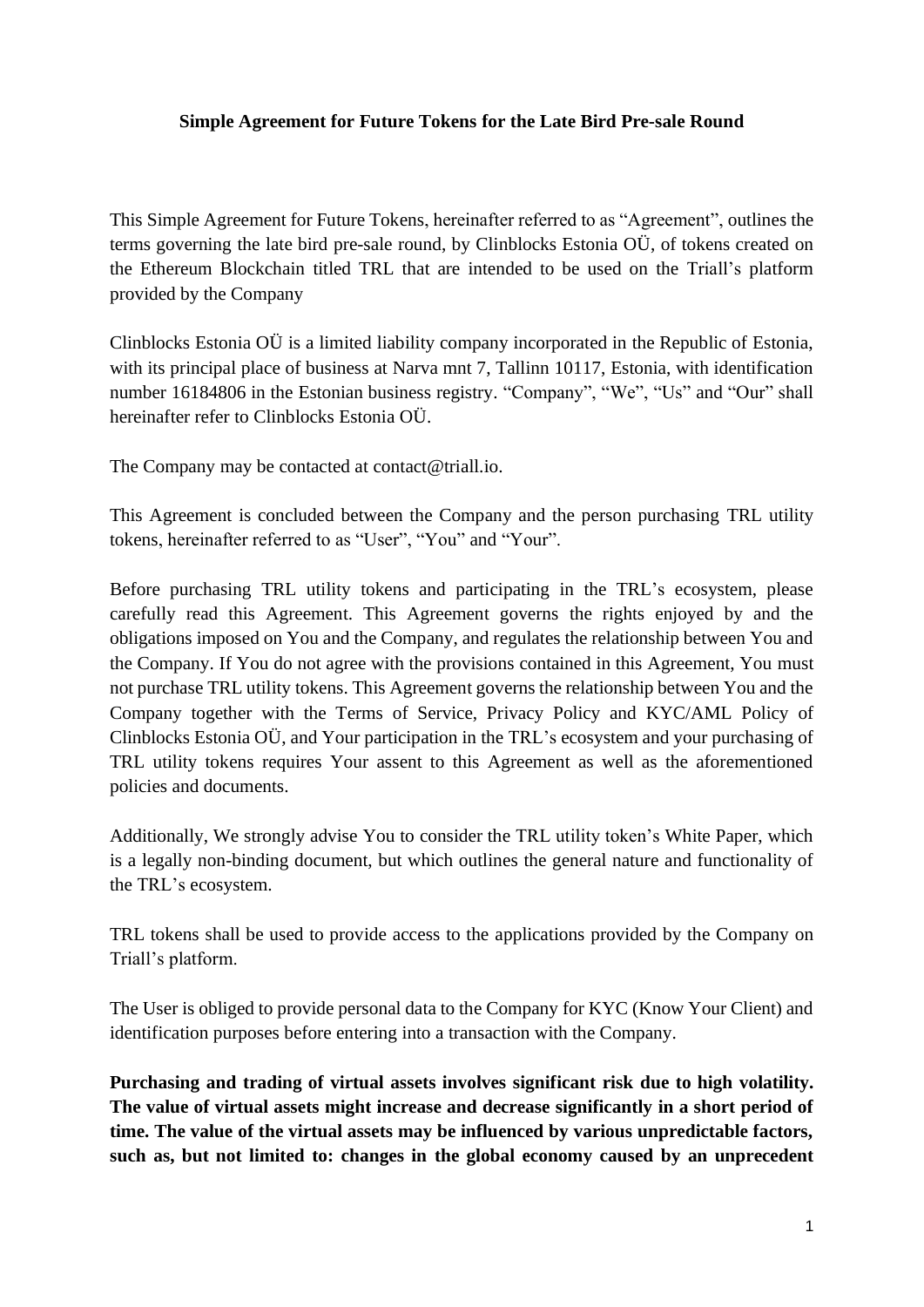**pandemic, loss of confidence in virtual currencies, development of new information technologies, decisions made by policy-makers, political statements, hacker attacks.** 

# **1. General terms**

- 1.1. You acknowledge that You have familiarized Yourself with the legally non-binding TRL's White Paper and that You comprehend the working of the platform in at least basic terms and are aware of the possible risks that may arise from Your participation in the TRL's ecosystem.
- 1.2. You acknowledge that the TRL's White Paper is legally non-binding and does not establish or impose any rights and/or obligations on You, the Company, or any third party, and You acknowledge that the TRL's White Paper is of purely descriptive character and informative nature.
- 1.3. You acknowledge that TRL utility tokens are not a security, are not registered with any competent authority as a security, are not a commodity, are not any type of financial instrument, do not represent any ownership right in the Company, and do not represent any claim, including but not limited to claims to revenue and intellectual property rights.
- 1.4. You acknowledge that in order to be able to purchase TRL utility tokens and participate in the TRL's ecosystem You:
	- 1.4.1. must be 18 years of age or older;
	- 1.4.2. must be of the age of majority in Your jurisdiction and place of residence;
	- 1.4.3. must be a citizen, resident and are situated in a jurisdiction which permits engaging in activities related to cryptocurrencies and the sale and purchase of utility tokens.
- 1.5. The Company makes no representation as to the revenues, profits, forecasted financial performance and stability of the TRL utility tokens.
- 1.6. You are aware of the volatile nature of the cryptocurrency and utility token market and ecosystem and You agree that this Agreement is in no way an offer to invest, an investment advice or investment guidance.
- 1.7. By entering into this Agreement with the Company and by purchasing TRL utility tokens You acknowledge that there are certain risks associated with purchasing and transacting in utility tokens in general, and in TRL utility tokens in particular, and that there are certain risks associated with using of the Triall's platform, including but not limited to risk of losing access to tokens due to loss of passwords, passphrases or keys, risk of computer-based attacks and security vulnerability exploits, and that you assume any and all such risks; You acknowledge that as the TRL's ecosystem is in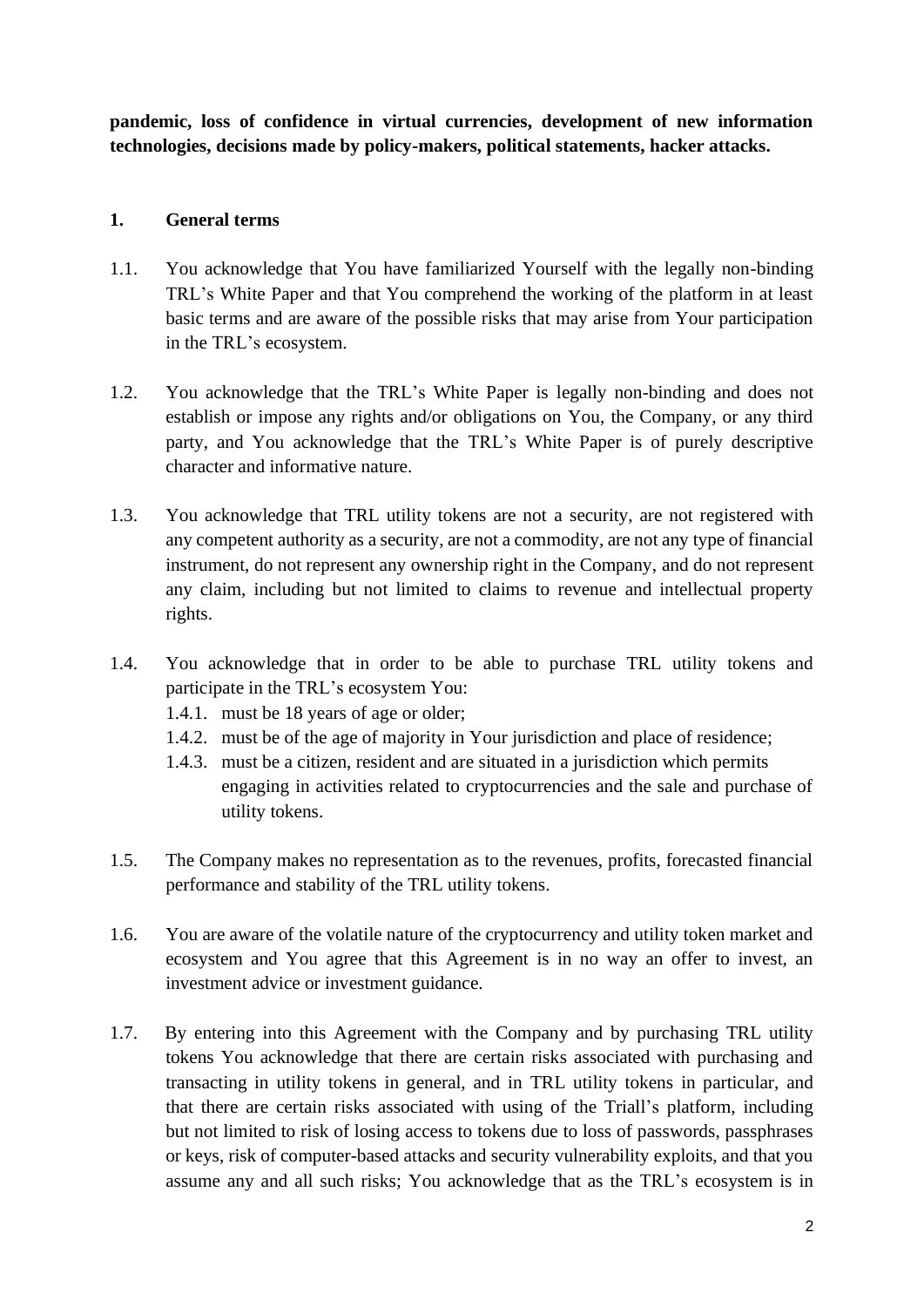early development stage the Company can make no warranty or representation as to the success and growth of the platform; You acknowledge that You shall not hold the Company liable for any disruption or cessation of service or loss of access to purchased utility tokens due to force majeure, changing regulations, court and administrative authorities' orders.

1.8. The User is not entitled to 14 day right of withdrawal in accordance with Law of Obligations of Republic of Estonia due to the fact that token is considered as an object which price is dependent of fluctuations in the financial market which is not under the control of the Company and which may occur within the withdrawal period.

## **2. Terms governing the late bird pre-sale round and purchase of TRL utility tokens**

- 2.1. The Company shall conduct a late bird pre-sale round of the TRL utility token based on this Agreement before selling TRL utility tokens to the general public.
- 2.2. A maximum ticket size of \$250.000 shall apply to the late bird pre-sale round.
- 2.3. The Company aims to sell 13.125.000 TRL utility tokens, comprising 7,50% of the total TRL utility token supply, during the late bird pre-sale round.
- 2.4. Upon acquiring TRL utility tokens during the late bird pre-sale round, the User's acquired tokens shall be locked and will be vested based on the late bird pre-sale round conditions described in the table below. The token lockup period shall be based on the vesting schedule below and TRL utility tokens sold in the late bird pre-sale round. Purchase and delivery of the tokens shall be based on the Agreement.

| Late bird pre-sale round |                                                           |                                                                                                  |                          |                              |  |  |
|--------------------------|-----------------------------------------------------------|--------------------------------------------------------------------------------------------------|--------------------------|------------------------------|--|--|
| Initial token price      | Unlocked tokens after<br>an appropriate vesting<br>period | Percentage<br>of<br>tokens unlocked at<br>Token<br>the<br>Generation Event<br>(Vesting Schedule) | time<br>Tokens<br>lockup | of<br>Availability<br>tokens |  |  |
| \$0,20                   | $\theta$                                                  | 0%                                                                                               | 0 months                 | $\overline{0}$               |  |  |
| \$0,20                   | 1.093.750                                                 | 8%                                                                                               | 1 months                 | 1.093.750                    |  |  |
| \$0,20                   | 2.187.500                                                 | 17%                                                                                              | 2 months                 | 2.187.500                    |  |  |
| \$0,20                   | 3.281.250                                                 | 25%                                                                                              | 3 months                 | 3.281.250                    |  |  |
| \$0,20                   | 4.375.000                                                 | 33%                                                                                              | 4 months                 | 4.375.000                    |  |  |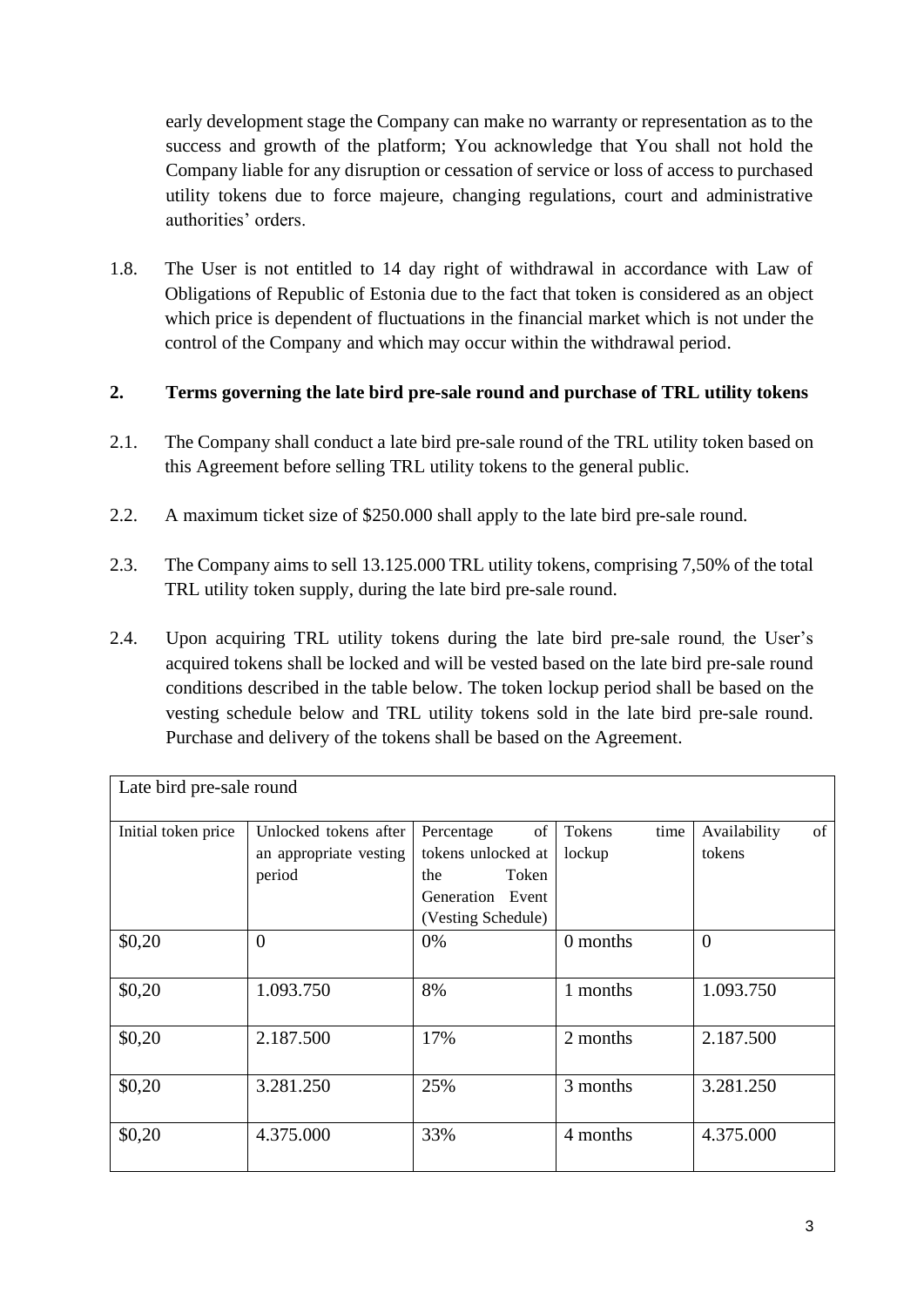| \$0,20 | 5.468.750  | 42%  | 5 months  | 5.468.750  |
|--------|------------|------|-----------|------------|
| \$0,20 | 6.562.500  | 50%  | 6 months  | 6.562.500  |
| \$0,20 | 7.656.250  | 58%  | 7 months  | 7.656.250  |
| \$0,20 | 8.750.000  | 67%  | 8 months  | 8.750.000  |
| \$0,20 | 9.843.750  | 75%  | 9 months  | 9.843.750  |
| \$0,20 | 10.937.500 | 83%  | 10 months | 10.937.500 |
| \$0,20 | 12.031.250 | 92%  | 11 months | 12.031.250 |
| \$0,20 | 13.125.000 | 100% | 12 months | 13.125.000 |

- 2.5. Initial Token Price during the late bird pre-sale round shall be equal to \$0,20 per token and may fluctuate based on the conduct and transacting behavior of the participants in the TRL utility token ecosystem.
- 2.6. The conversion smart contract protocol shall be created after the end of the late bird presale round and Token Generation Event has occurred, which shall be published by the Company on their corresponding website with corresponding information regarding the Token Generation Event.
- 2.7. The User shall acquire TRL utility tokens through the built-in interface on the Company's website during the rounds of private pre-sale, public pre-sale and late bird pre-sale, instructions on purchasing the tokens shall be published on the Company's website.
- 2.8. TRL utility tokens acquired by the User shall be deposited to the Wallet associated with the User according to the vesting schedule referred to in clause 2.4 of the Agreement.
- 2.9. The Company aims at selling a total of 26.250.000 TRL utility tokens in the private presale round, public pre-sale round and late bird pre-sale round comprising 15% of the total TRL utility token supply. The rest of the 42.000.000 tokens, comprising 24% of the total amount of the released tokens by the Company, shall be released to an appropriate virtual currency exchange to ensure accessibility for the general public that were not participating in the pre-sale rounds mentioned above.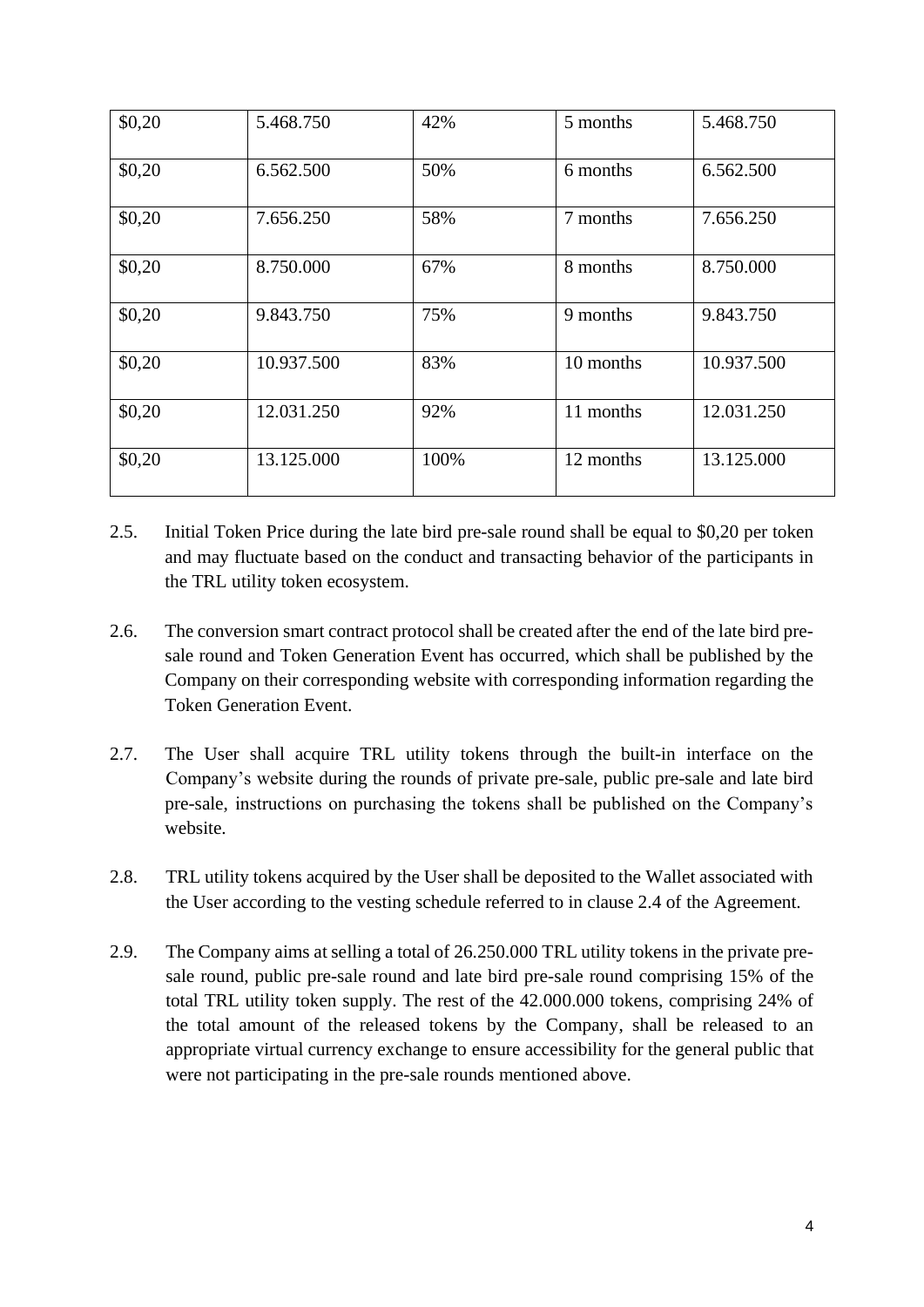## **3. Charges and taxation**

3.1. You shall be solely liable for the paying of any applicable taxes, duties, charges or fees arising from Your purchasing of and transacting in TRL utility tokens. The Company shall bear no responsibility over Your compliance with applicable tax regulations.

## **4. Anti-money laundering related clauses**

- 4.1. By purchasing TRL utility tokens and by participating in the TRL ecosystem, You confirm that the funds used for purchasing of the TRL utility tokens are not directly or indirectly connected to any illegal activity.
- 4.2. You confirm that no transaction conducted by You and involving TRL utility tokens shall be used to facilitate any criminal or illegal activity, including but not limited to money laundering and terrorism financing.
- 4.3. You agree to hold the Company harmless of any investigation or proceedings related to the source or nature of the funds used by You to purchase TRL utility tokens.
- 4.4. The Company reserves the right to refuse to accept or facilitate transactions with any person established in, resident in or operating from a country or territory subject to sanctions lists, including but not limited to sanctions lists compiled by the United Nations, the European Union and the United Kingdom Treasury.
- 4.5. The Company reserves the right to refuse to accept or facilitate transaction with any person suspected or convicted of terrorism-related activity, terrorism financing or money laundering.
- 4.6. The Company reserves the right to undertake or conduct any Know Your Customer measures or procedures required by applicable law, including but not limited to identification of customers, determination of source of funds and monitoring of transactions conducted on the Triall's platform or conducted using TRL utility tokens. You agree to cooperate with the Company in its conducting of Know Your Customer Principles.
- 4.7. You agree that the Company reserves the right to limit and/or remove Your access to the Triall's platform in the event of unsatisfactory completion of Know Your Customer procedures. The determination of the outcome of Know Your Customer procedures shall be in the sole discretion of the Company.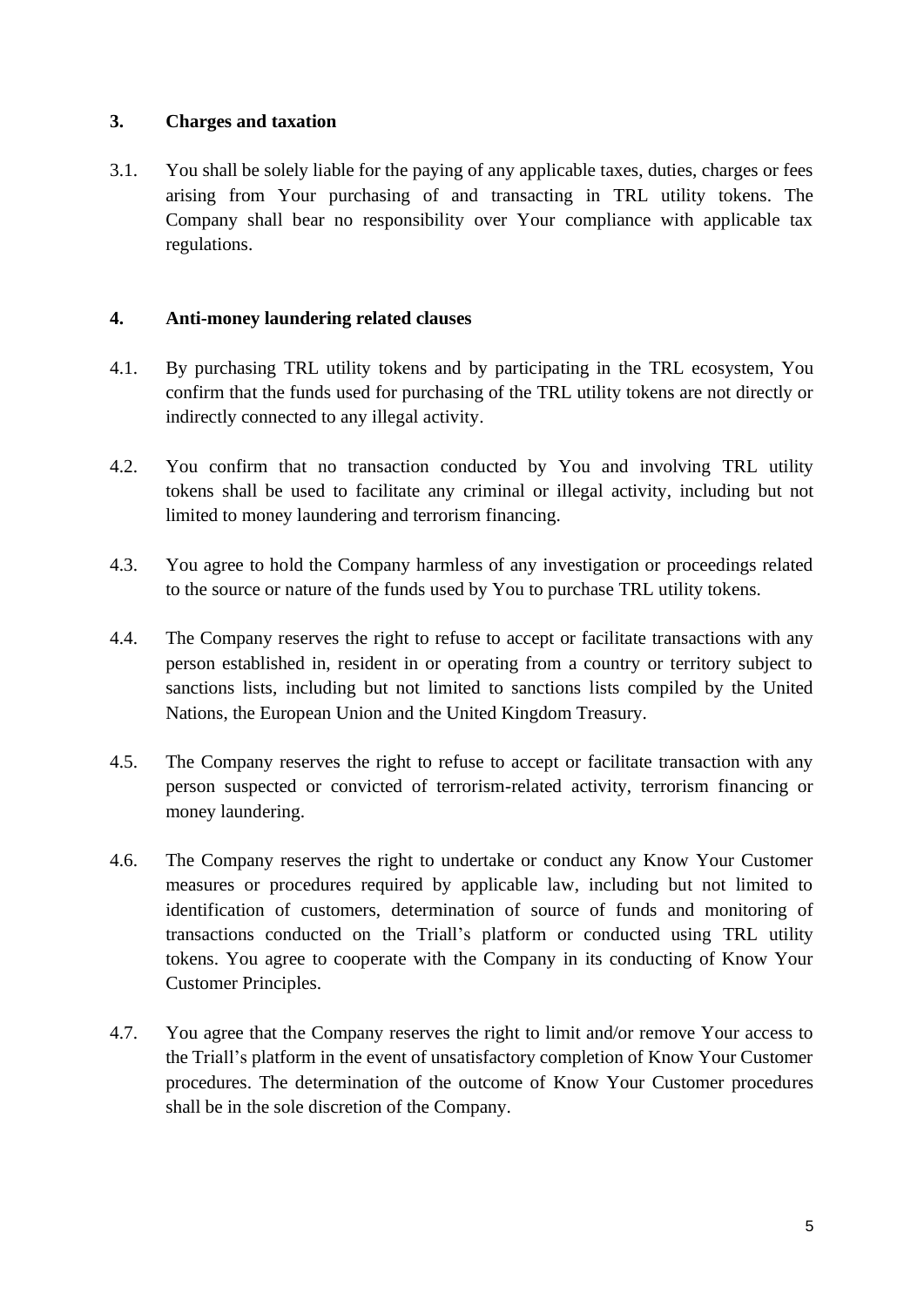### **5. Limitations on purchasing**

- 5.1. TRL utility tokens are not intended to be marketed or sold in any jurisdiction where they legally may not be marketed or offered for sale.
- 5.2. You confirm that You are not a citizen or resident of the United States of America, Puerto Rico, the U.S. Virgin Islands or any other possession of the United States, the People's Republic of China, Cuba, Iran, North Korea, Syria.
- 5.3. You confirm that You are not a citizen or resident of any country, state or territory where it is prohibited to purchase, hold or own cryptocurrency, virtual money, security tokens or utility tokens.
- 5.4. You confirm that You are not a citizen or resident of any country, state or territory where offering of utility tokens is considered offering of securities under applicable law.

## **6. Indemnification**

- 6.1. You agree to indemnify and hold the Company, its parents, subsidiaries, affiliates, partners, offices, staff, agents and licensors harmless from any claim or demand arising from Your participation in the TRL's ecosystem and from Your using of TRL utility tokens.
- 6.2. You agree to indemnify and hold the Company, its parents, subsidiaries, affiliates, partners, offices, staff, agents and licensors harmless from any claim or demand arising from Your violation of any right of a third party.

# **7. Limitation of liability**

- 7.1. To the greatest extent allowed by applicable law, the User assumes all responsibility and risks with respect to the purchase and use of TRL utility tokens.
- 7.2. The User agrees to be solely responsible for the User's compliance with any legislation relevant to the User's country of residence concerning the purchasing and use of TRL utility tokens.
- 7.3. To the greatest extent allowed by applicable law, the Company assumes no liability or responsibility for the change of the value of the TRL utility tokens.